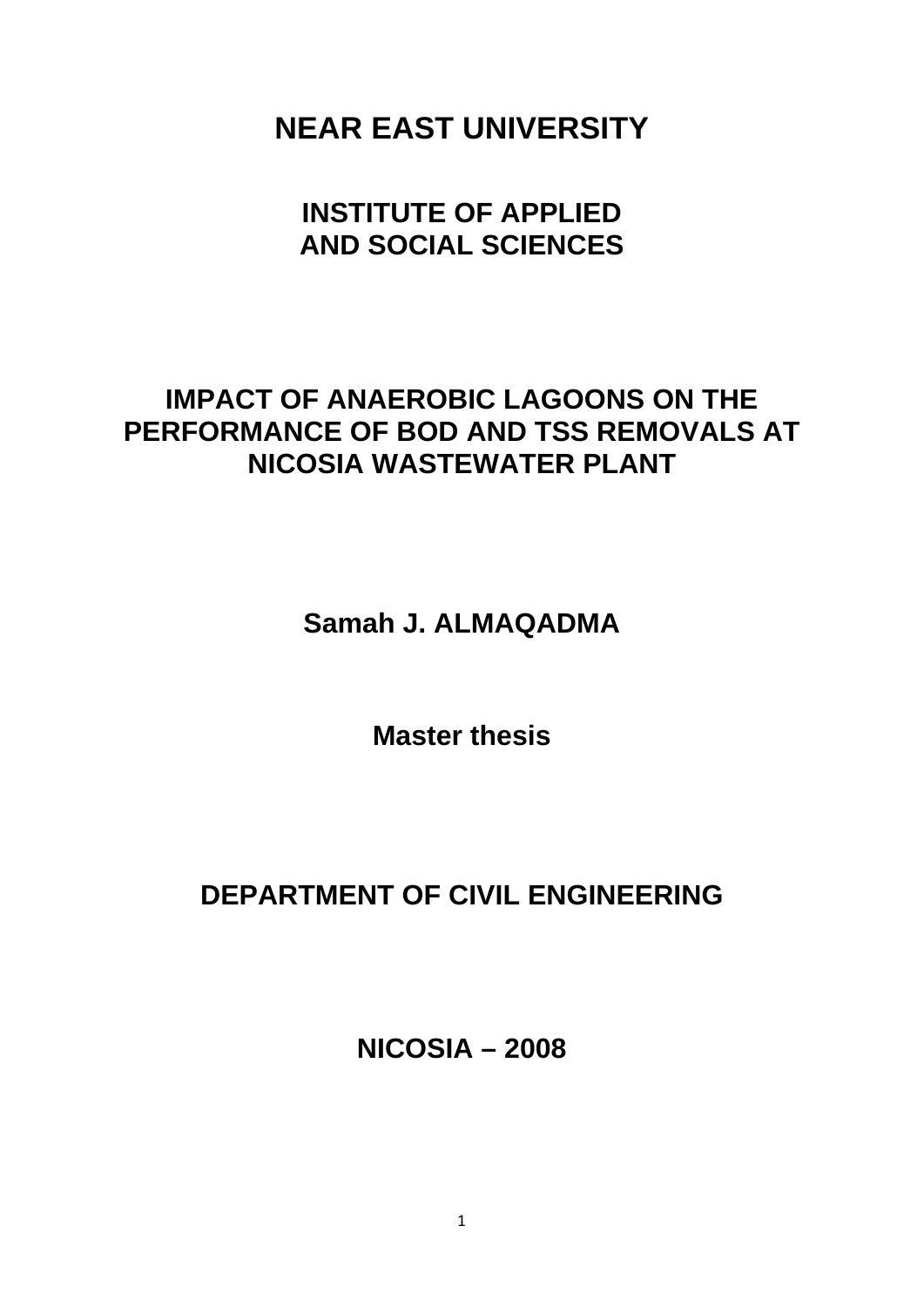#### **ABSTRACT**

## <span id="page-1-0"></span>**Impact of Anaerobic Lagoons on the Performance of BOD and TSS Removals at Nicosia Wastewater Treatment Plant**

## **Samah j. ALMAQADMA**

### **M.Sc., Department of Civil Engineering**

## **Supervisor: Assoc. Prof. Dr. Umut TÜRKER Co-Supervisor: Asst. Dr. Mehmet OKAYGÜN**

#### **May 2008**

One of the most common tests for the determination of the strength and organic content of wastewaters is the biochemical oxygen demand (BOD). The capital of Cyprus, Nicosia has upgraded its wastewater treatment plant during the 2000s that has provided a significant improvement in BOD and total suspended solids (TSS) treatment efficiencies. This performance is tested through the data collected between 1993 and 2005 at which experiments were performed with three replications per treatment. Data were analyzed by analysis of variance using ANOVA to detect significant differences between means and the differences in the means were tested by the least significant difference (LSD). A one way ANOVA test showed significant difference  $(P<0.05)$  in the means of all samples investigated in the various locations and time intervals of the treatment plant. Experimental results showed that installation of these innovative anaerobic lagoons was able to reduce the concentrations of BOD and TSS to desirable values that fall within the limits of both national and international effluent standards before disposal into the stream. However, the limits for the reuse of effluent for irrigation purposes require more improvement on the treatment technology. The significant improvement on BOD removal increased the treatment performance of BOD up to 93%, whereas the TSS treatment performance increased up to 84%.

**KEY WORDS:** Waste Stabilization Pond, Anaerobic Lagoon, ANOVA, Nicosia Wastewater Treatment Plant, Biological Oxygen Demand, Total Suspended Solids.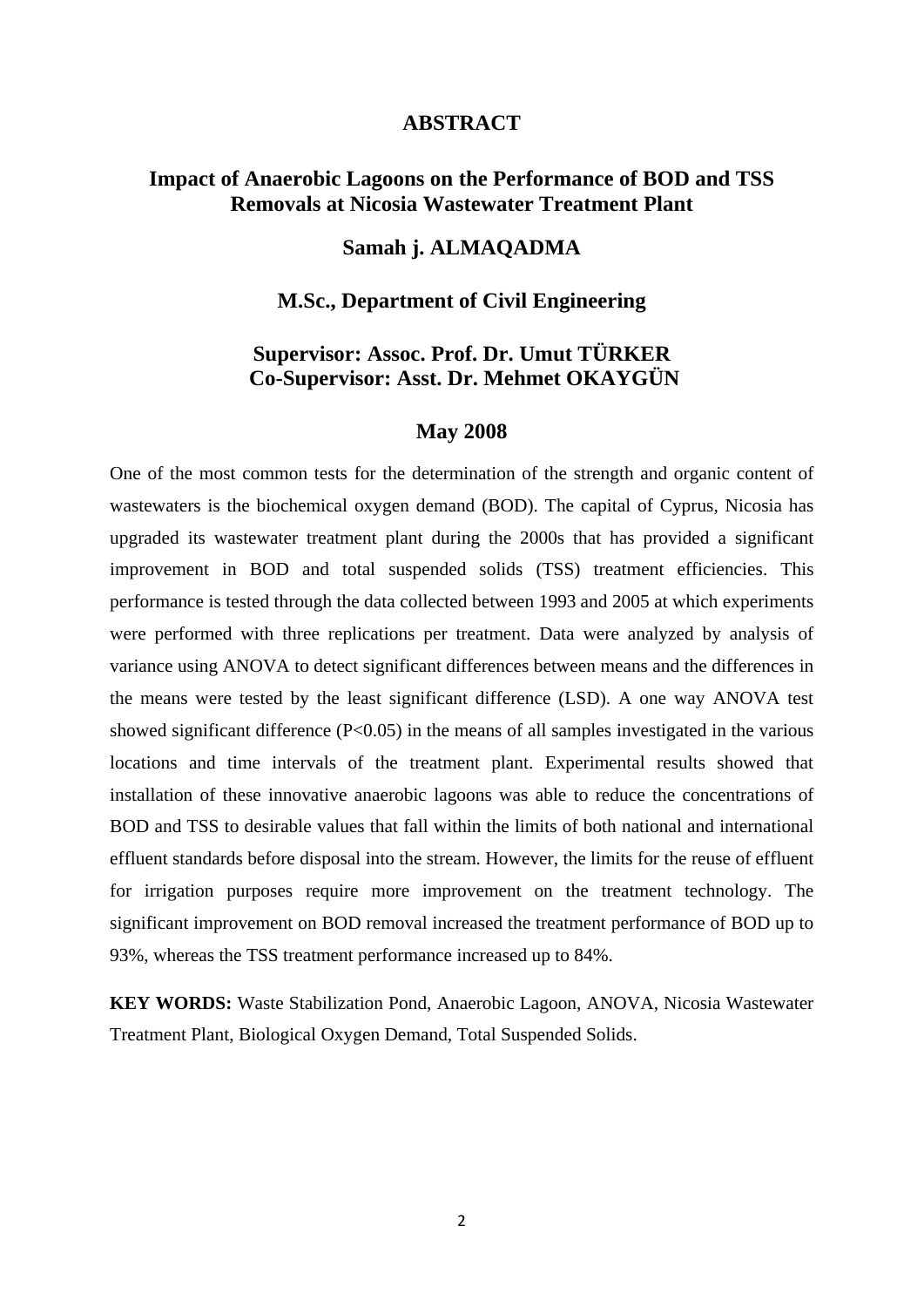### **ACKNOWLEDGMENT**

<span id="page-2-0"></span>First, I would like to express sincere gratitude to my thesis advisors Assoc. Prof. Dr. Umut TÜRKER and Asst. Prof. Dr. Mehmet OKAYGÜN for their excellent guidance and advice, and their effort over this thesis.

Second, I would like to thank all the individuals who contributed to this thesis. Especially my co-supervisor, Asst. Prof. Dr. Mehmet OKAYGÜN and the head of the Nicosia wastewater treatment plant Miss. Taibe Efe for her helping in collection the data.

Third, I also would like to thanks to Asst. Prof. Dr. Dudu Özkum, whose contributions in statistical analysis enlarge the focus of this thesis.

Finally, I would also like to thank my husband for his encouragement, support and patience. Without him, it was not easy to complete this thesis.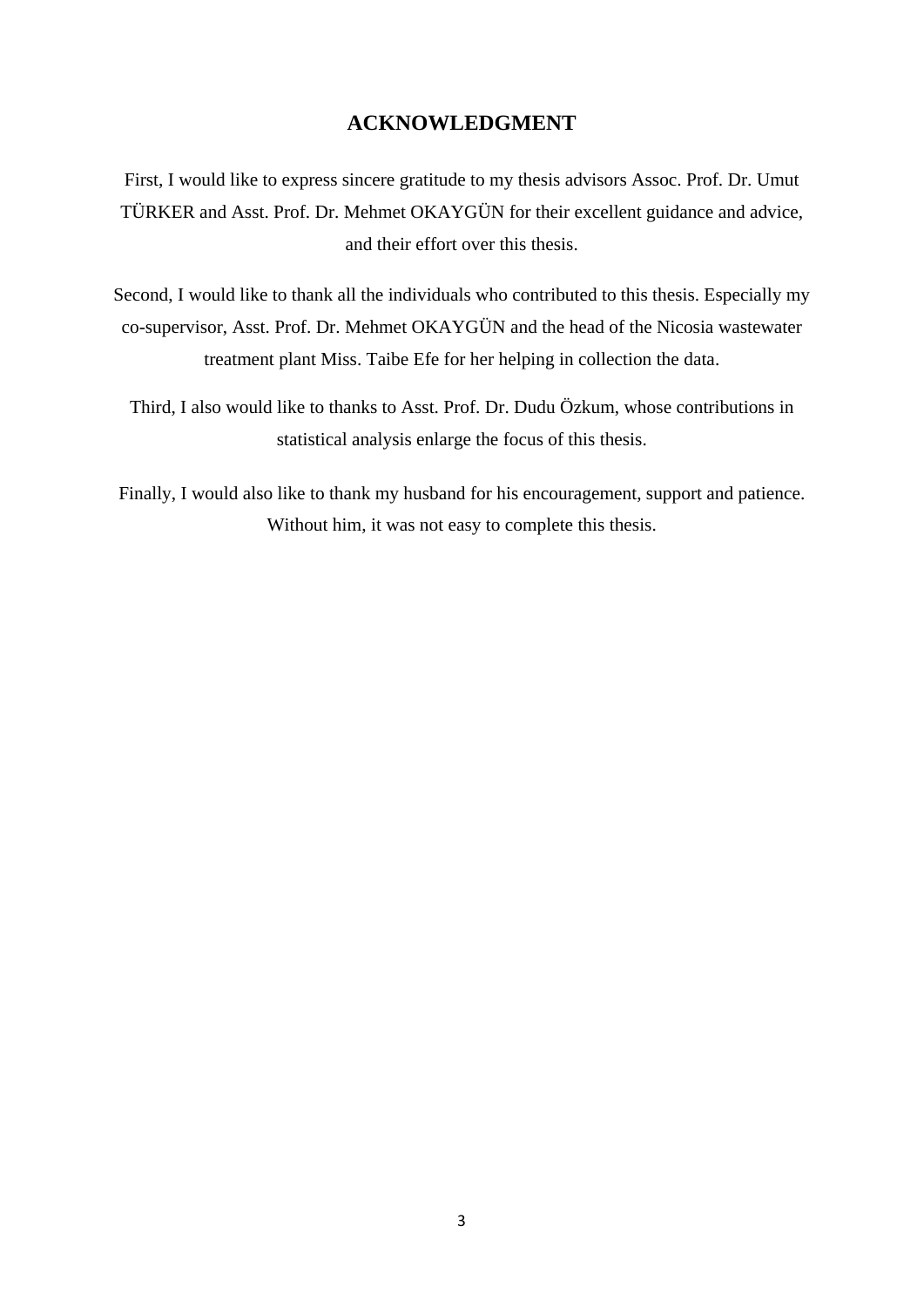## **TABLE OF CONTENTS**

<span id="page-3-0"></span>

| TOC \0 "1-4" \H \Z \U $\overline{ABSTRACT}$                           | 2                            |
|-----------------------------------------------------------------------|------------------------------|
| <b>ACKNOWLEDGMENT</b>                                                 | 3                            |
| <b>TABLE OF CONTENTS</b>                                              | 4                            |
| <b>LIST OF FIGURES</b>                                                | ERROR! BOOKMARK NOT DEFINED. |
| <b>LIST OF TABLES</b>                                                 | ERROR! BOOKMARK NOT DEFINED. |
| <b>LIST OF SYMBOLS</b>                                                | ERROR! BOOKMARK NOT DEFINED. |
| <b>LIST OF ABBREVIATIONS</b>                                          | ERROR! BOOKMARK NOT DEFINED. |
| <b>CHAPTER 1</b>                                                      | ERROR! BOOKMARK NOT DEFINED. |
| <b>INTRODUCTION</b>                                                   | ERROR! BOOKMARK NOT DEFINED. |
| <b>CHAPTER 2</b>                                                      | ERROR! BOOKMARK NOT DEFINED. |
| FUNDAMENTALS OF WASTEWATER ENGINEERINGERROR! BOOKMARK NOT<br>DEFINED. |                              |

**2.2 Definition of wastewater characteristics** Error! Bookmark not defined. 2.2.1 Organic constituents **Error! Bookmark not defined.** 2.2.1.1 Biochemical Oxygen Demand (BOD) **Error! Bookmark not defined.** 2.2.1.2 Chemical Oxygen Demand (COD) **Error! Bookmark not defined.** 2.2.1.3 Total Organic Carbon (TOC) **Error! Bookmark not defined.** 2.2.2 Nitrogen constituents **Error! Bookmark not defined.** 2.2.3 Phosphorus compounds (P) **Error! Bookmark not defined.** 2.2.4 Solids **Error! Bookmark not defined.** 2.2.4.1 Suspended solids **Error! Bookmark not defined.** 2.2.4.2 Settable solids **Error! Bookmark not defined.** 2.2.4.3 Dissolved solids **Error! Bookmark not defined.**

**2.1 Introduction** Error! Bookmark not defined.

2.2.5 pH **Error! Bookmark not defined.**

2.2.6 Alkalinity **Error! Bookmark not defined.**

**CHAPTER 3** ERROR! BOOKMARK NOT DEFINED.

| <b>WASTEWATER TREATMENT TECHNOLOGY</b> | <b>ERROR! BOOKMARK NOT</b> |
|----------------------------------------|----------------------------|
| DEFINED.                               |                            |

```
3.2 Preliminary treatment Error! Bookmark not defined.
```
**3.1 Introduction** Error! Bookmark not defined.